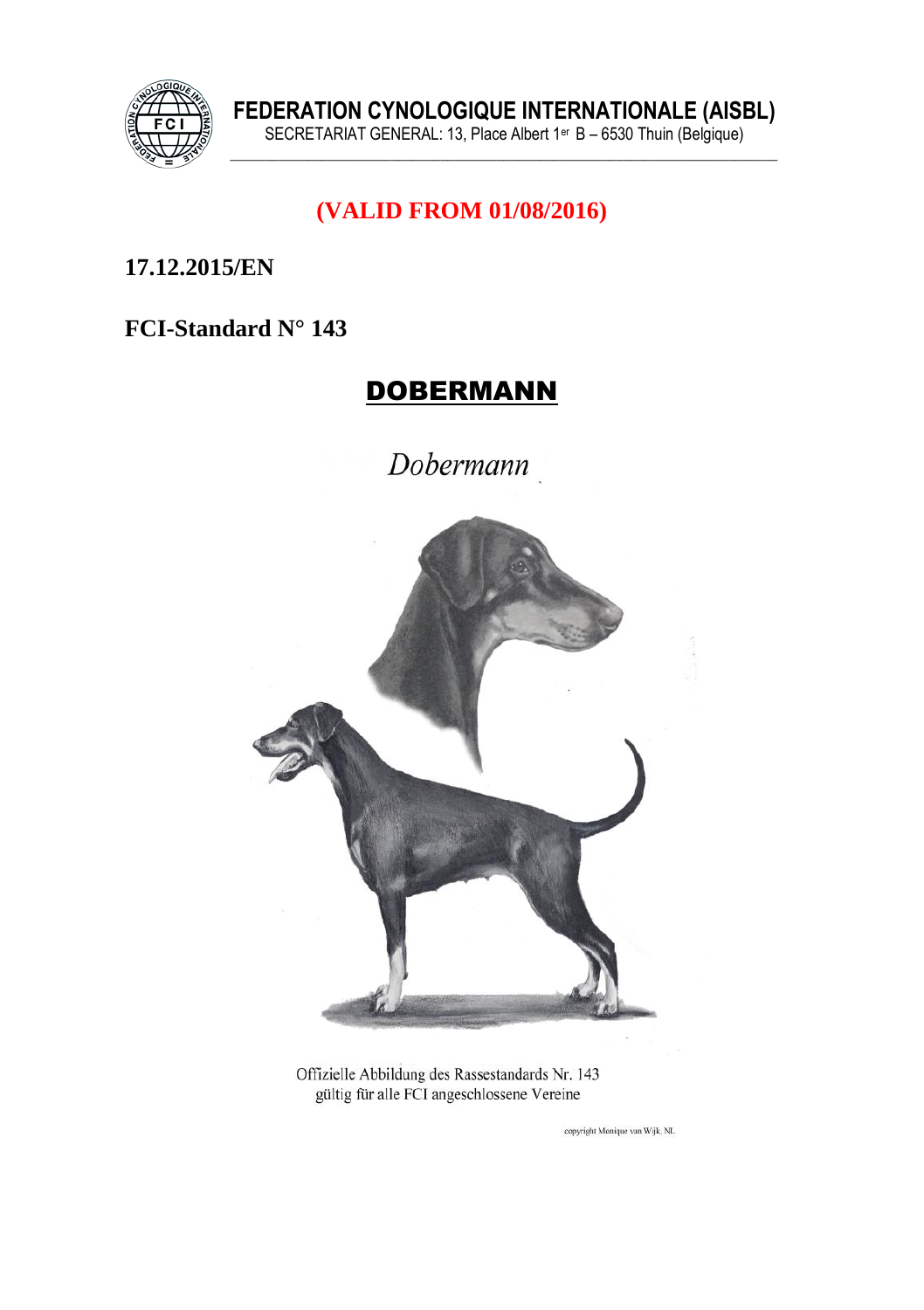**TRANSLATION**: Dobermann Council of K.U.S.A. (Kennel Union of Southern Africa). Mrs Christina Bailey. Mrs Renée Sporre-Willes. Revised by VDH/Uwe Fischer.

**ORIGIN**: Germany.

#### **DATE OF PUBLICATION OF THE OFFICIAL VALID STANDARD**: 13.11.2015.

**UTILIZATION:** Companion, protection and working dog.

| <b>FCI-CLASSIFICATION: Group 2</b> | Pinscher and Schnauzer,          |  |
|------------------------------------|----------------------------------|--|
|                                    | Molossian type Dogs and          |  |
|                                    | <b>Swiss Mountain and Cattle</b> |  |
|                                    | Dogs.                            |  |
|                                    | Section 1 Pinscher and Schnauzer |  |
|                                    | With working trial.              |  |

**BRIEF HISTORICAL SUMMARY**: The Dobermann is the only German breed which bears the name of its original breeder, Friedrich Louis Dobermann (02.01.1834 – 09.06.1894). He was believed to be a tax collector, offal abattoir manager (knacker) and a part time dog catcher, legally able to catch all stray dogs. He bred with animals from this reservoir that were particularly sharp. The so called "butcher's dogs" which were already considered a relatively pure breed at that time, played a most important role in the origination of the Dobermann breed. These dogs were an early type of Rottweiler, mixed with a type of shepherd dog that existed in "Thüringen" as a black dog with rust red markings. Mr Dobermann bred with this mixture of dogs in the Eighteen Seventies. Thus he obtained "his breed": not only alert, but highly protective working and housedogs. They were often used as guard and police dogs. Their extensive use in police work led to the nickname "Gendarme dog". They were used in hunting to control large vermin. In these circumstances it was a matter of course that the Dobermann was recognized officially as a Police Dog by the beginning of the **20th** century.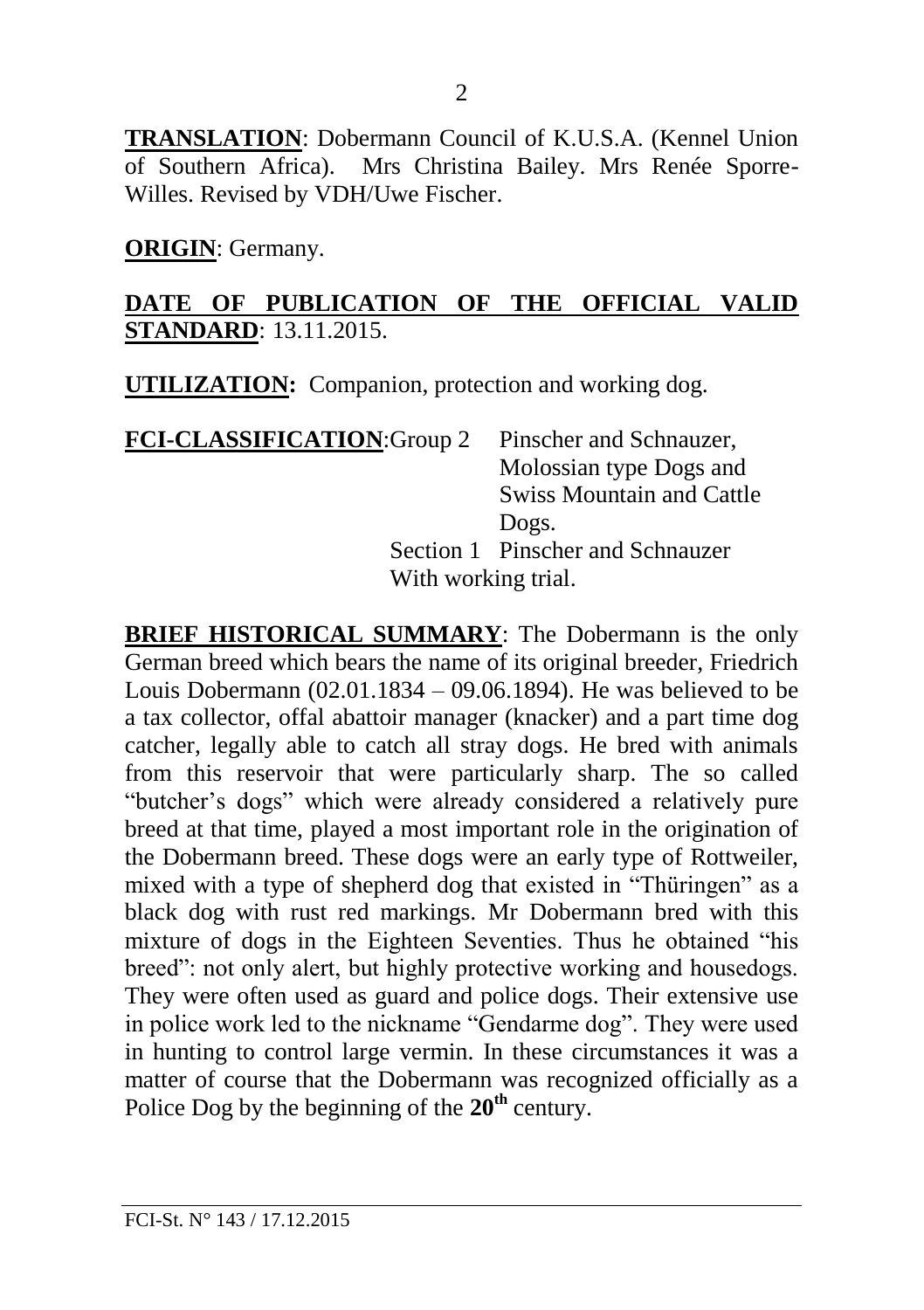The Dobermann breed requires a medium sized, powerful, muscular dog. Despite his substance he shall be elegant and noble, which will be evident in his bodyline. He must be exceptionally suitable as a companion, protection and working dog and also as a family dog.

**GENERAL APPEARANCE**: The Dobermann is of medium size, strong and muscularly built. Through the elegant lines of its body, its proud stature, and its expression of determination, it conforms to the ideal picture of dog.

**IMPORTANT PROPORTIONS**: The body of the Dobermann appears to be almost square, particularly in males. The length of the body measured from the tip of breast to the point of the buttock shall not be more than 5% longer than the height from the withers to the ground in males, and 10% in females.

**BEHAVIOUR / TEMPERAMENT**: The disposition of the Dobermann is friendly and calm; very devoted to the family. Medium temperament and medium sharpness (alertness) is desired. A medium threshold of irritation is required with a good contact to the owner. Easy to train, the Dobermann enjoys working, and shall have good working ability, courage and hardness. The particular values of self-confidence and intrepidness are required, and also adaptability and attention to fit the social environment.

# **HEAD**

CRANIAL REGION: Strong and in proportion to the body. Seen from the top the head is shaped in the form of a blunt wedge. Viewed form the front the crown line shall be almost level and not dropping off to the ears. The muzzle line extends almost straight to the top line of the skull that falls, gently rounded, into the neckline. The superciliary ridge is well developed without protruding. The forehead furrow is still visible. The occiput shall not be conspicuous. Seen from the front and the top the sides of the head must not bulge. The slight bulge between the rear of the upper jawbone and the cheekbone shall be in harmony with the total length of the head. The head muscles shall be well developed.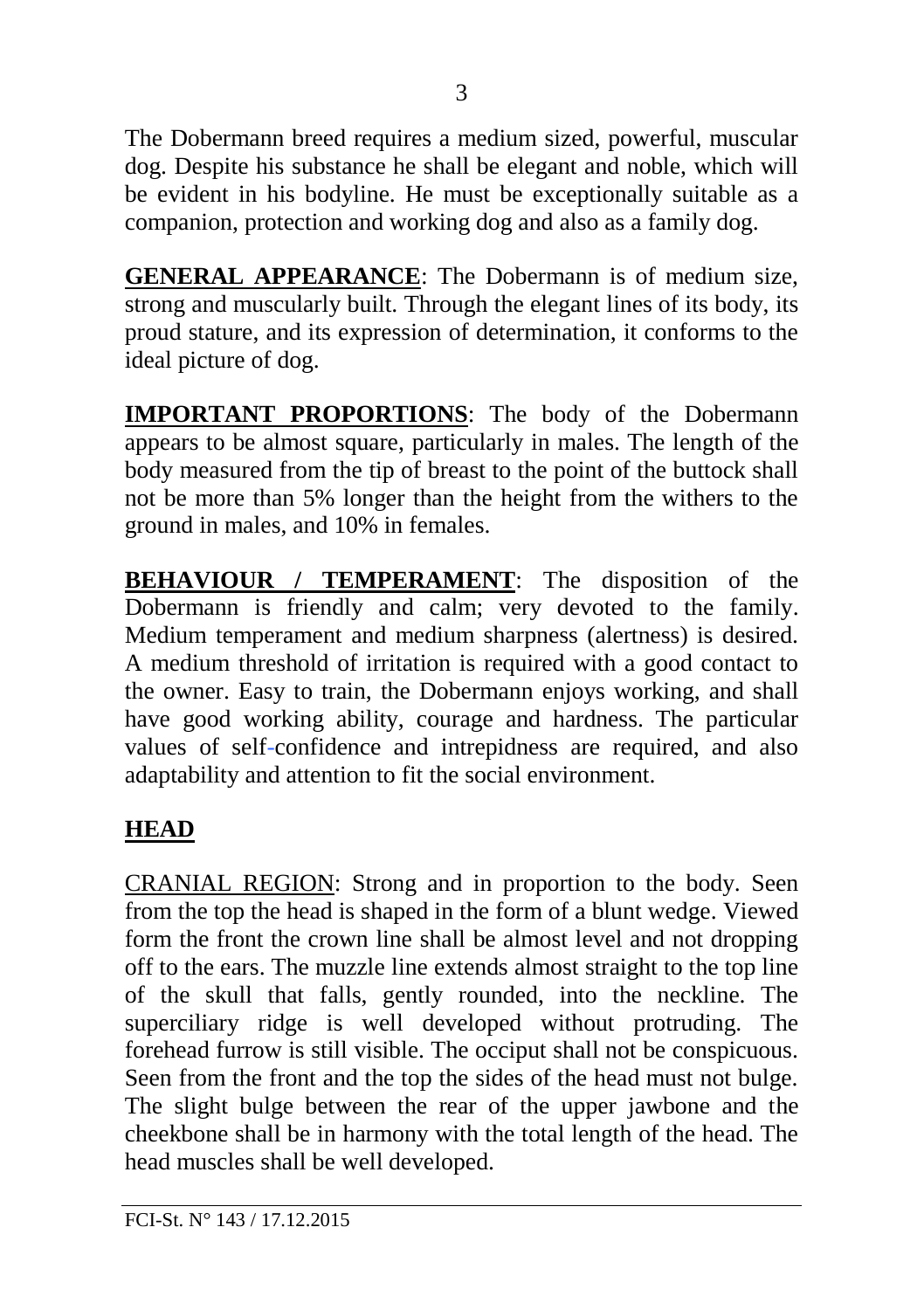Stop: Shall be slight but visibly developed.

## FACIAL REGION:

Nose: Nostrils well developed, more broad than round, with large openings without overall protrusion. Black – in black dogs; in brown dogs, corresponding lighter shades.

Muzzle: The muzzle must be in the right proportion with the upper head and must be strongly developed. The muzzle shall have depth. The mouth opening shall be wide, reaching to the molars. A good muzzle width must also be present on the upper and lower incisor area.

Lips: They shall be tight and lie close to the jaw that will ensure a tight closure of the mouth. The pigment of the gum to be dark; in brown dogs a corresponding lighter shade.

Jaws/Teeth: Powerful broad upper and lower jaw, scissor bite, 42 teeth correctly placed and normal size.

Eyes: Medium sized, oval and dark in colour. Lighter shades are permitted for brown dogs. Close lying eyelids. Eyelids shall be covered with hair.

Ears: **The ears, are left natural and of an appropriate size; they are set on either side at the highest point of the skull and are ideally lying close to the cheeks.** 

**NECK**: The neck must have a good length and be in proportion to the body and the head. It is dry and muscular. Its outline rises gradually and is softly curved. Its carriage is upright and shows much nobility.

## **BODY**:

Withers: Shall be pronounced in height and length, especially in males and thereby determine the slope of the topline from the withers to the croup.

Back: Short and firm, of good width and well muscled.

Loin: Of good width and well muscled. The female can be slightly longer in loin because of the required space for suckling offspring.

Croup: It shall fall slightly, hardly perceptible from sacrum to the root of the tail, and appears well rounded, being neither straight nor noticeably sloping, of good width and well muscled.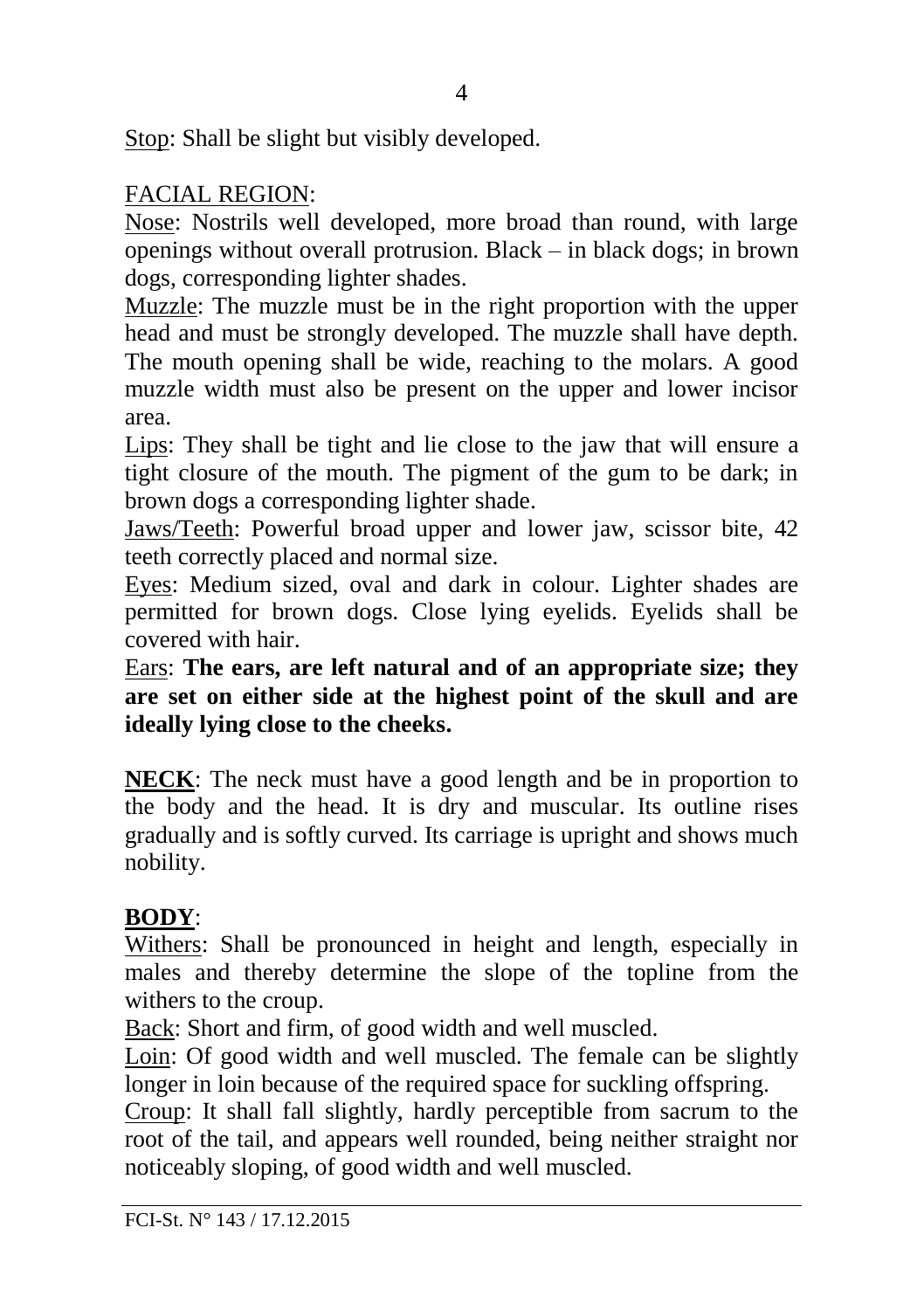Chest: Length and depth of chest must be in the right proportion to the body length. The depth with slightly arched ribs should be approximately 50% the height of the dog at the withers. The chest has got a good width with especially well developed forechest.

Underline and belly: From the bottom of the breastbone to the pelvis the underline is noticeably tucked up.

#### **TAIL**: **The tail is left natural and is ideally carried high in a slight curve.**

## **LIMBS**

#### FOREQUARTERS:

General appearance: The front legs as seen from all sides are almost straight, vertical to the ground and strongly developed.

Shoulder: The shoulder-blade lies close against the chest, and both sides of the shoulder-blade edge are well muscled and reach over the top of the thoracic vertebra, slanting as much as possible and well set back. The angle to the horizontal is approximately 50%.

Upper arm: Good length, well muscled.

Elbow: Close in, not turned out.

Forearm: Strong and straight. Well muscled. Length in harmony with the whole body.

Carpus (Wrist): Strong.

Metacarpus (Pastern): Bones strong. Straight seen from the front. Seen from the side, only slightly sloping.

Forefeet: The feet are short and tight. The toes are arched towards the top (cat like). Nails short black.

#### HINDQUARTERS:

General appearance: Seen from the rear the Dobermann looks, because of his well-developed pelvic muscles in hips and croup, wide and rounded off. The muscles running from the pelvic towards the thigh and lower thigh result in good width development, as well as in the thigh area, in the knee joint area and at the lower thigh. The strong hind legs are straight and stand parallel.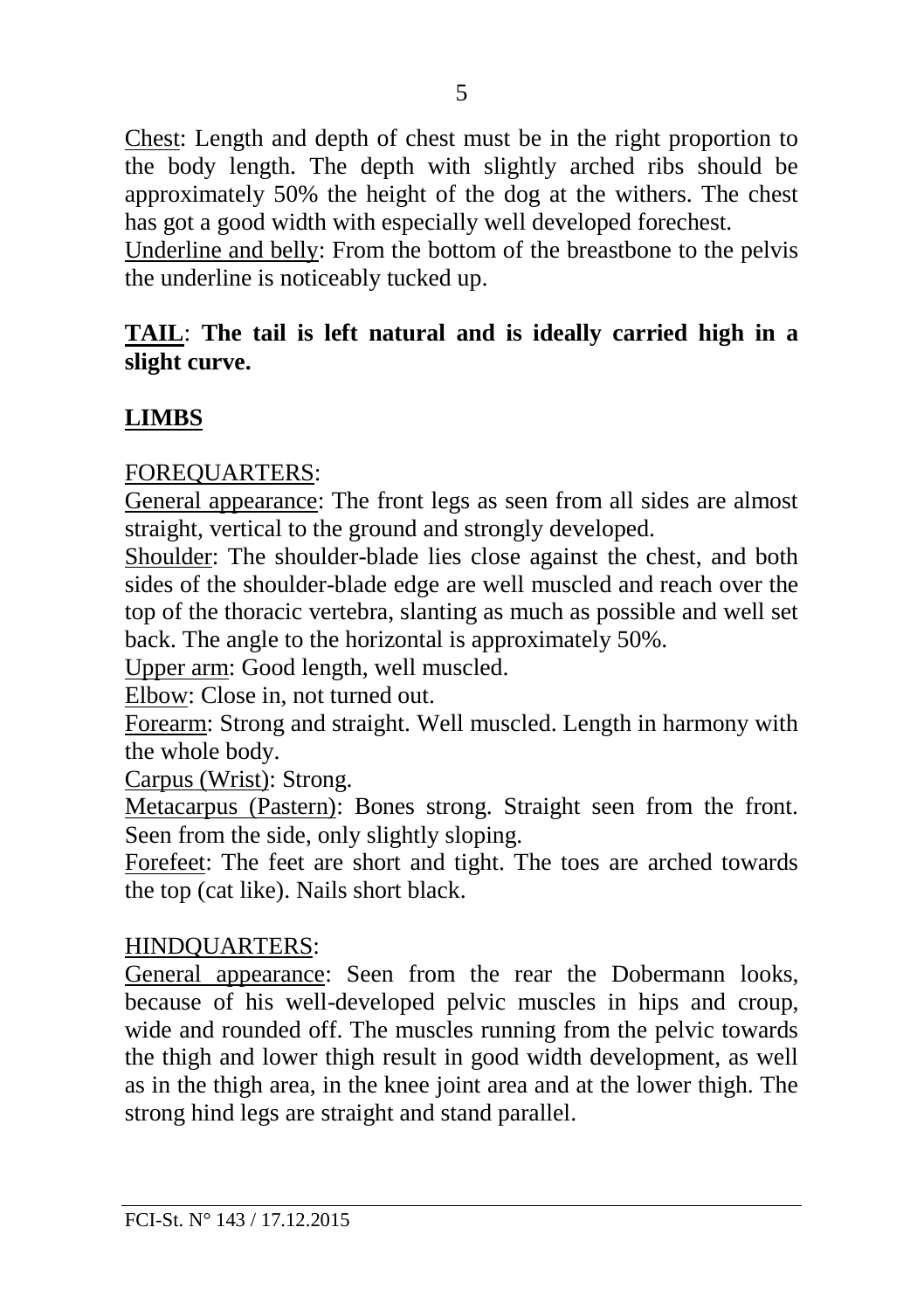Thigh: Good length and width, well muscled. Good angulation to the hip joint. Angulation to the horizontal approximately between  $80^{\circ}$ – 85°.

Stifle (Knee): The knee joint is strong and is formed by the thigh and lower thigh as well as the kneecap.

Lower thigh: Medium length and in harmony with the total length of the hindquarter.

Hock joint: Medium strength and parallel. The lower thigh is joined to the metatarsal at the hock joint.

Metatarsus (Rear pastern): It is short and stands vertical to the ground.

Hind feet: Like the forefeet, the toes of the hind feet are short, arched and closed. Nails short, black.

**GAIT / MOVEMENT**: The gait is of special importance to both the working ability as well as the exterior appearance. The gait is elastic, elegant, agile, free and ground covering. The forelegs reach out as far as possible. The hindquarter gives far-reaching and necessary elastic drive. The foreleg of one side and the hind leg of the other side move forward at the same time. There should be good stability of the back, the ligaments and the joints.

**SKIN:** The skin fits closely all over and have good pigmentation.

# **COAT**

Hair: The hair is short, hard and dense. It lies tight and smooth and is equally distributed over the whole surface. Undercoat is not allowed.

Colour: **The Dobermann is bred in two colour varieties: black or brown with rust red, clearly defined and clear markings (tan markings).** Tan markings are on the muzzle as a spot on the cheeks and the top of the eyebrow; on the throat; two spots on the forechest; on the metacarpus, metatarsus and feet; on the inner side of the hind thigh; on the forearms and under the tail.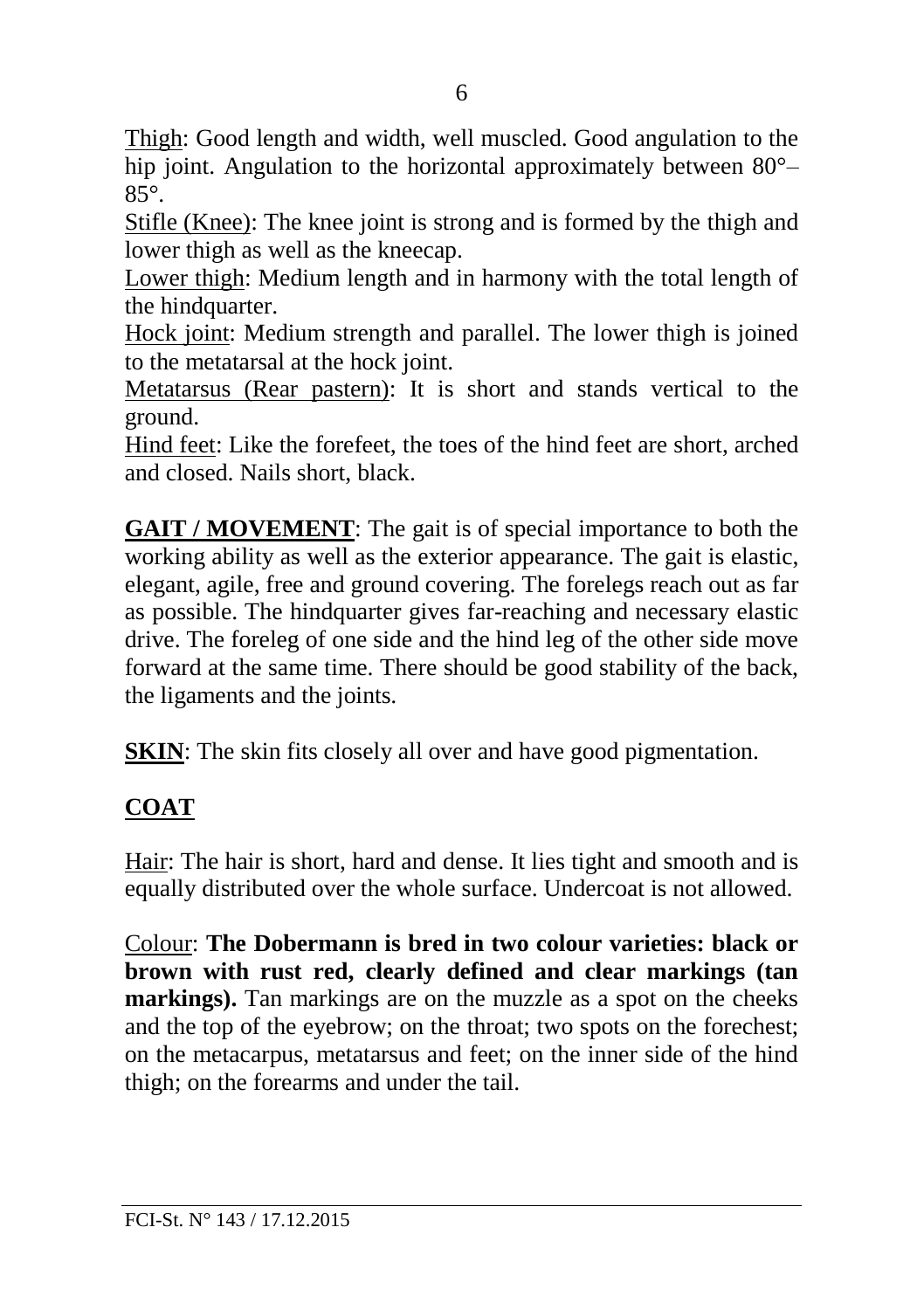#### **SIZE AND WEIGHT**:

| Height at the withers: Males: $68-72$ cm. | Females: $63 - 68$ cm.<br>Medium size desirable.           |
|-------------------------------------------|------------------------------------------------------------|
| Weight:                                   | Males: about $40 - 45$ kg.<br>Females: about $32 - 35$ kg. |

**FAULTS**: Any departure from the foregoing points should be considered a fault and the seriousness with which the fault should be regarded should be in exact proportion to its degree and its effect upon the health and welfare of the dog and its ability to perform its traditional work.

- Lack of sexual dimorphism; little substance; too light; too heavy; too leggy; weak bones.
- Head too heavy, too narrow, too short, too long, too much or too little stop; Rams nose, bad slope of the top line of the skull; weak lower jaw; round or slit eyes; light eye; cheeks too heavy; loose flews; eyes too open or too deep set; ear set too high or too low; open mouth angle.
- Back **not straight; sway back; roach back; insufficient depth or width of chest; tail set too low; sloping croup**; too little or too much tuck up.
- Too little angulation in forequarters; hindquarters **with too little or too much angulation;** loose elbow; feet too close together or too wide apart; cow-hocks, spread hocks; open or soft paws, crooked toes; pale nails.
- Tan-markings too light or not sharply defined; smudged markings; mask too dark; big black spot on the legs; chest markings hardly visible or too large; hair long, soft, curly or dull. Thin coat; bald patches.
- Deviation of size up to 2 cm from the standard should result in a lowering of the quality grading.
- **Gait that is not harmonious, in particular pacing.**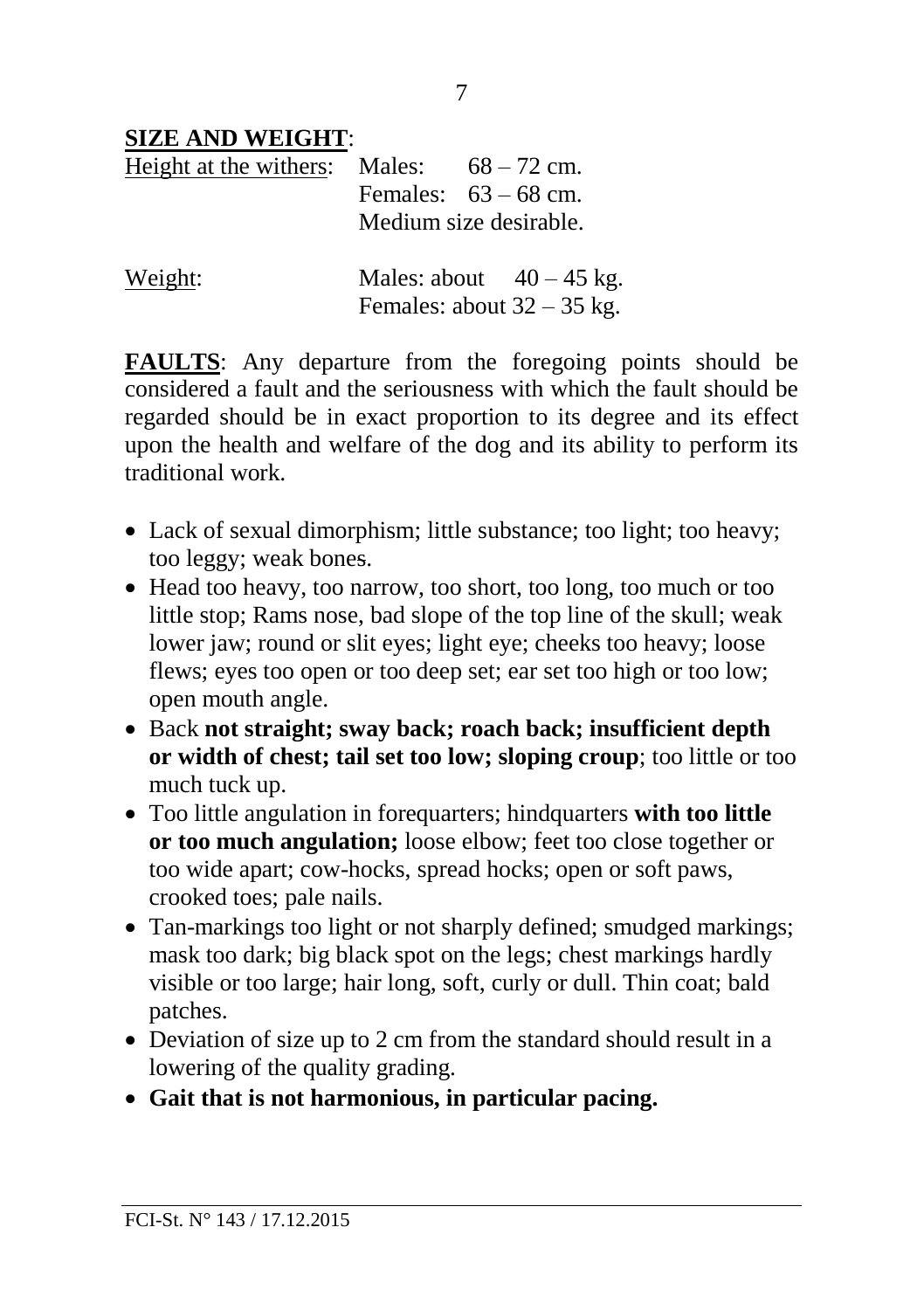# **DISQUALIFYING FAULTS**:

- Aggressive or overly shy dogs.
- Any dog clearly showing physical of behavioural abnormalities shall be disqualified.
- Yellow eyes (bird of prey eye); different coloured eyes.
- Overshot; level bite; undershot; missing teeth according to the formula.
- White spots. **Visible undercoat.**
- Dogs which deviate more than 2 cm over or under the standard.

## **N.B.**:

- Male animals should have two apparently normal testicles fully descended into the scrotum.
- Only functionally and clinically healthy dogs, with breed typical conformation should be used for breeding.

## **The latest amendments are in bold characters.**